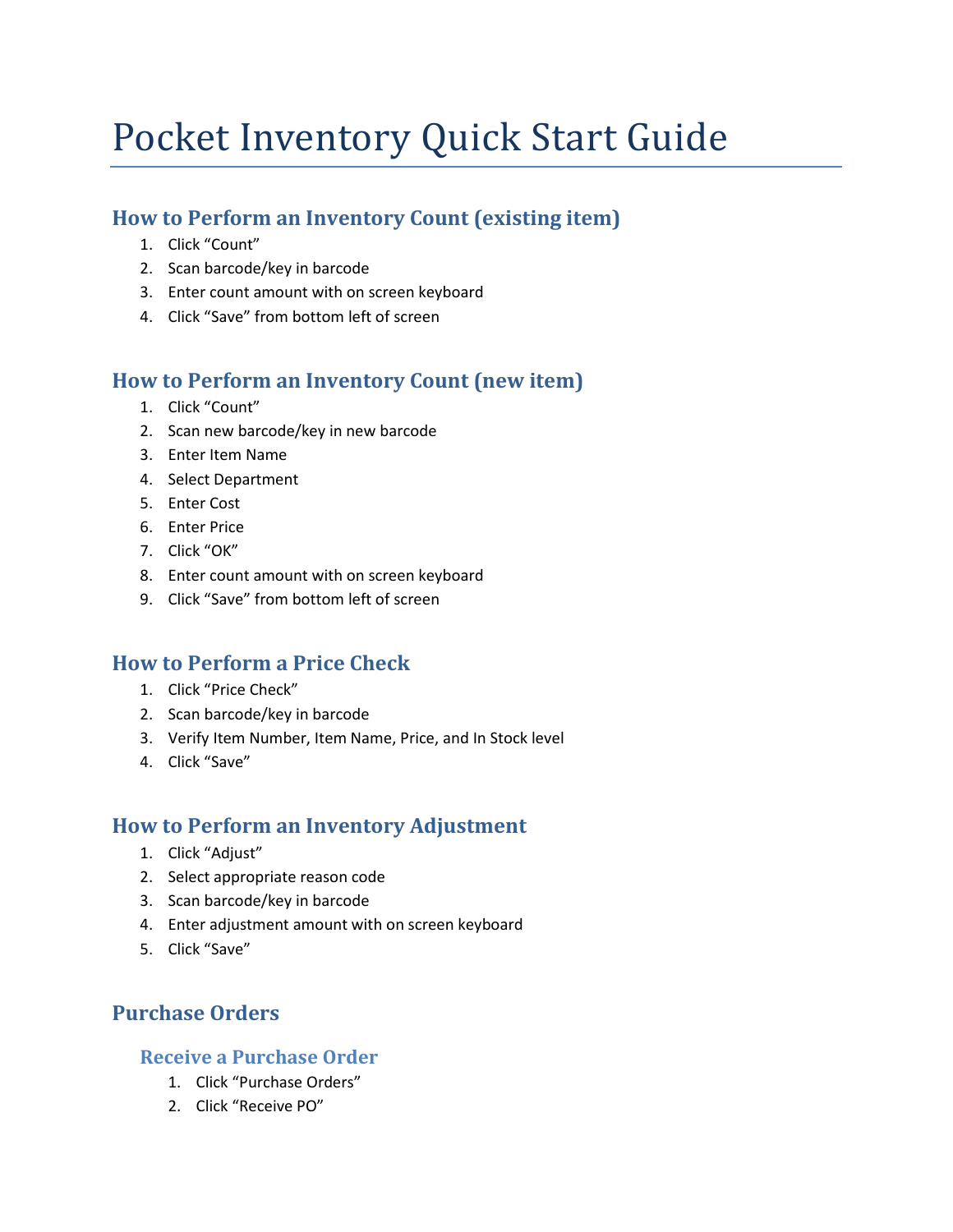- 3. Highlight appropriate Purchase Order
- 4. Hit "Select" from bottom left
- 5. Highlight Rcvd and input amount received
- 6. Click "Order Status"
- 7. Check "Completed"
- 8. Click "Save"

### Create a Purchase Order

- 1. Click "Purchase Orders"
- 2. Click "Create PO"
- 3. Select a Vendor
- 4. Input a Reference Number
- 5. Add Shipping Information (optional)
- 6. Select Due Date
- 7. Scan/key in barcodes to add to the Purchase Order
- 8. Click "Save"

### Creating a DSD (Direct Store Delivery/Instant Purchase Order)

- 1. Click "Purchase Orders"
- 2. Click "DSD"
- 3. Select a Vendor
- 4. Input a Reference Number
- 5. Click "Add Items"
- 6. Scan/Key in barcodes to add to Purchase Order
- 7. Click "Save"

### Creating a DSD Credit

- 1. Click "Purchase Orders"
- 2. Click "DSD Credit"
- 3. Select a Vendor
- 4. Input a Reference Number
- 5. Click "Add Items"
- 6. Scan/Key in barcodes to add to Credit
- 7. Click "Save"

## Inventory Edits

- 1. Select "Edit"
- 2. Scan/Key In a Barcode
- 3. General Tab
	- a. Edit Item Name
	- b. Edit Department